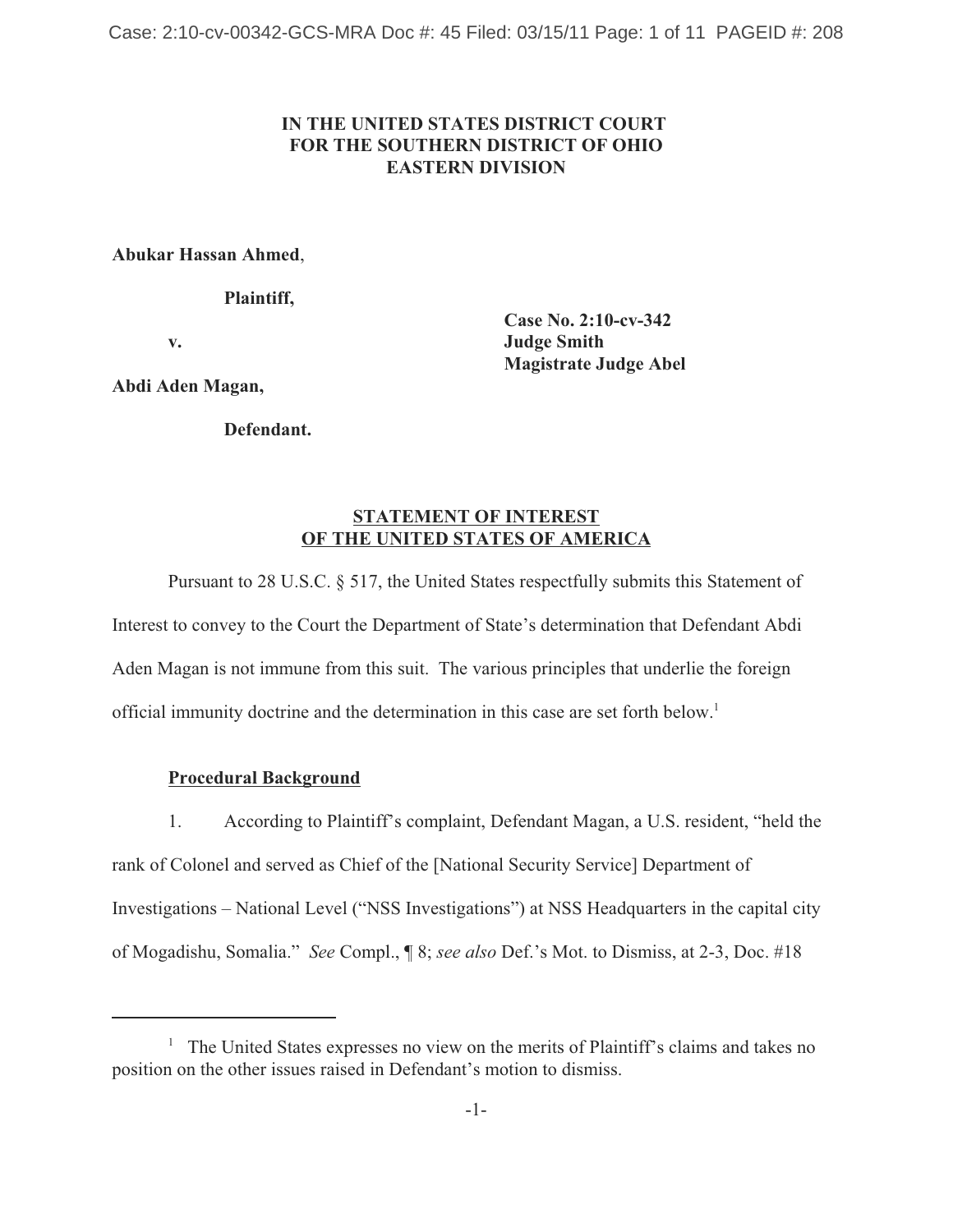(June 11, 2010). Plaintiff, "a native of Somalia and a naturalized citizen and resident of the United Kingdom," alleges that Defendant, while in office, "directed and participated in the interrogation and torture of Plaintiff and other civilians perceived as opponents of the Barre regime." *Id*. ¶¶ 9-10. The complaint further asserts that Magan "stood at the pinnacle of NSS Investigations, which systematically targeted ordinary citizens perceived as opponents of the Barre regime and subjected them to prolonged arbitrary detention, brutal interrogation, and torture." *Id*. ¶ 17. The complaint also alleges that Magan directly ordered Plaintiff's torture. *Id*. ¶¶ 36-37. Plaintiff brought this suit under the Torture Victim Protection Act of 1991, Pub. L. No. 102-256, 106 Stat. 73 (codified at 28 U.S.C. § 1350 note), and the Alien Tort Statute, 28 U.S.C. § 1350.

2. Defendant filed a motion to dismiss in which he argues, among other things, that Magan is entitled to foreign official immunity. *See* Def.'s Mot. to Dismiss, at 4-9, Doc. #18 (June 11, 2010). The motion has now been fully briefed and awaits this Court's adjudication. *See* Pl.'s Opp'n, at 3-11, Doc. #25 (July 6, 2010).

#### **Foreign Official Immunity Doctrine**

3. The Executive Branch's authority to determine the immunity of foreign officials from suit in United States courts is rooted in the general doctrine of foreign sovereign immunity, first enunciated in American jurisprudence in *The Schooner Exchange v. McFaddon*, 11 U.S. (7 Cranch) 116 (1812). There, the Supreme Court held that, under the law and practice of nations, a foreign sovereign is generally immune from suits in the territory of another sovereign. *Id*. at 145-46; *see Republic of Austria v. Altmann*, 541 U.S. 677, 688 (2004). To determine whether a foreign sovereign is immune from suit in any particular case, "Chief Justice Marshall introduced

-2-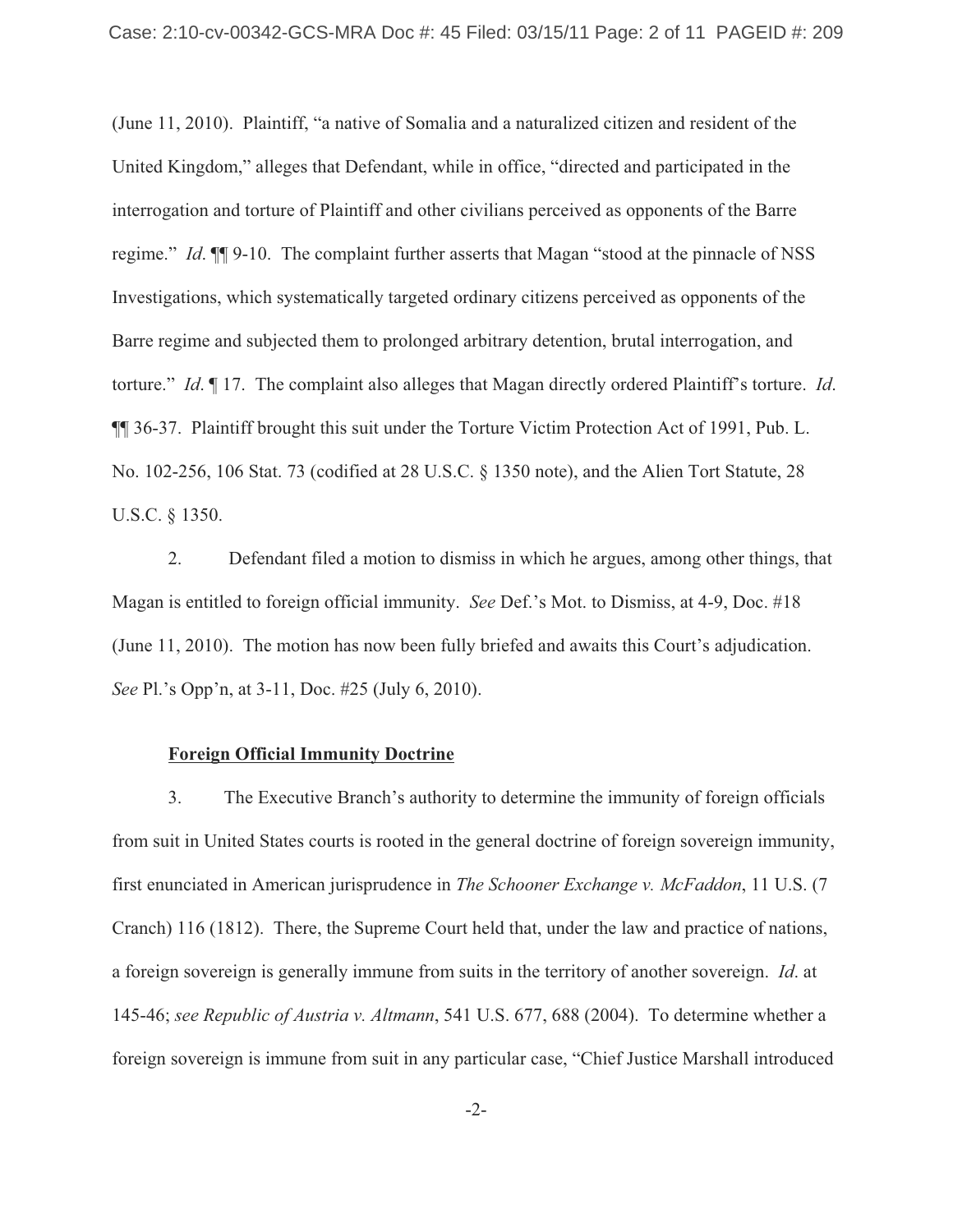the practice since followed in the federal courts" of deferring to Executive Branch suggestions of immunity. *Republic of Mexico v. Hoffman*, 324 U.S. 30, 34 (1945); *see Schooner Exchange*, 11 U.S. at 134. Thus, until the enactment of the Foreign Sovereign Immunities Act ("FSIA") in 1976, 28 U.S.C. §§ 1330, 1602-1611, courts routinely "surrendered" jurisdiction over suits against foreign sovereigns "on recognition, allowance and certification of the asserted immunity by the political branch of the government charged with the conduct of foreign affairs when its certificate to that effect is presented to the court by the Attorney General." *Hoffman*, 324 U.S. at 34; *see Samantar v. Yousuf*, 130 S. Ct. 2278, 2284 (2010); *Ex parte Peru*, 318 U.S. 578, 587-89 (1943). The Supreme Court made clear that "[i]t is . . . not for the courts to deny an immunity which our government has seen fit to allow, or to allow an immunity on new grounds which the government has not seen fit to recognize." *Hoffman*, 324 U.S. at 35.

4. This deferential judicial posture was not merely discretionary, but was rooted in the separation of powers. Under the Constitution, the Executive is "the guiding organ in the conduct of our foreign affairs." *Ludecke v. Watkins*, 335 U.S. 160, 173 (1948). Given the Executive's leading foreign-policy role, it was "an accepted rule of substantive law governing the exercise of the jurisdiction of the courts that they accept and follow the executive determination" on questions of foreign sovereign immunity. *Hoffman*, 324 U.S. at 36; *see also Spacil v. Crowe*, 489 F.2d 614, 618 (5th Cir. 1974) ("[W]e are analyzing here the proper allocation of functions of the branches of government in the constitutional scheme of the United States. We are not analyzing the proper scope of sovereign immunity under international law.").

5. The immunity of a foreign state was, early on, generally understood to extend not only to the state, heads of state, and diplomatic officials, but also to other officials acting in an

-3-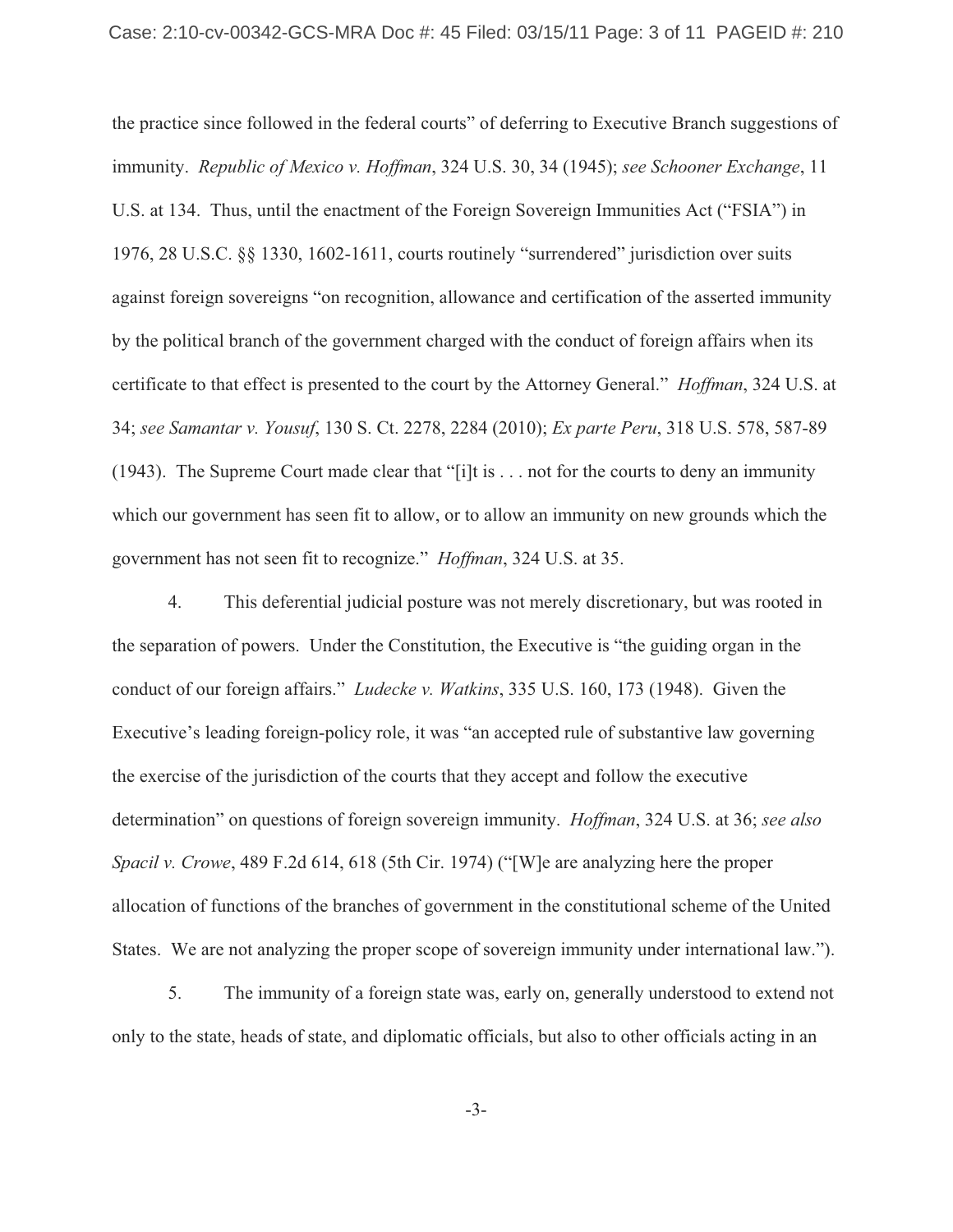official capacity. For example, in *Underhill v. Hernandez*, 168 U.S. 250 (1897), the Supreme Court rejected a suit against a Venezuelan general for actions taken in his official capacity, holding that the defendant was protected by "[t]he immunity of individuals from suits brought in foreign tribunals for acts done within their own states, in the exercise of governmental authority, whether as civil officers or as military commanders." *Id*. at 252.

6. The Supreme Court addressed whether the FSIA codifies the law of foreign official immunity, or instead whether it leaves the law of individual official immunity in the hands of the Executive Branch, as it was before the FSIA was passed. *Samantar*, 130 S. Ct. at 2291. The United States filed an amicus brief in that case taking the position that the FSIA should not govern the immunity of individual foreign officials. The United States argued that the text, history, and purpose of the FSIA make clear that the Act relates principally to state, not individual, immunity. U.S. Br. at 13-24, *available at* 2010 WL 342031. And the government further argued that the conclusion that the FSIA does not govern the immunity of individual officials is reinforced by the "number of complexities that could attend the immunity determination," and the number of considerations that the Executive "might find it appropriate to take into account," *id.* at 24-25— "complexities that could not be accommodated under the rigid and ill-fitting statutory regime of the FSIA." *Id.* at 24.<sup>2</sup>

<sup>&</sup>lt;sup>2</sup> The relevant paragraph stated in full:

The conclusion that the FSIA does not govern foreign official immunity is reinforced by the number of complexities that could attend the immunity determination in this and other cases—complexities that could not be accommodated under the rigid and ill-fitting statutory regime of the FSIA. Even in an ordinary case, in considering whether to recognize immunity of a foreign official under the generally applicable principles of immunity discussed above, the Executive might find it appropriate to take into account issues of reciprocity, customary international law and state practice, the immunity of the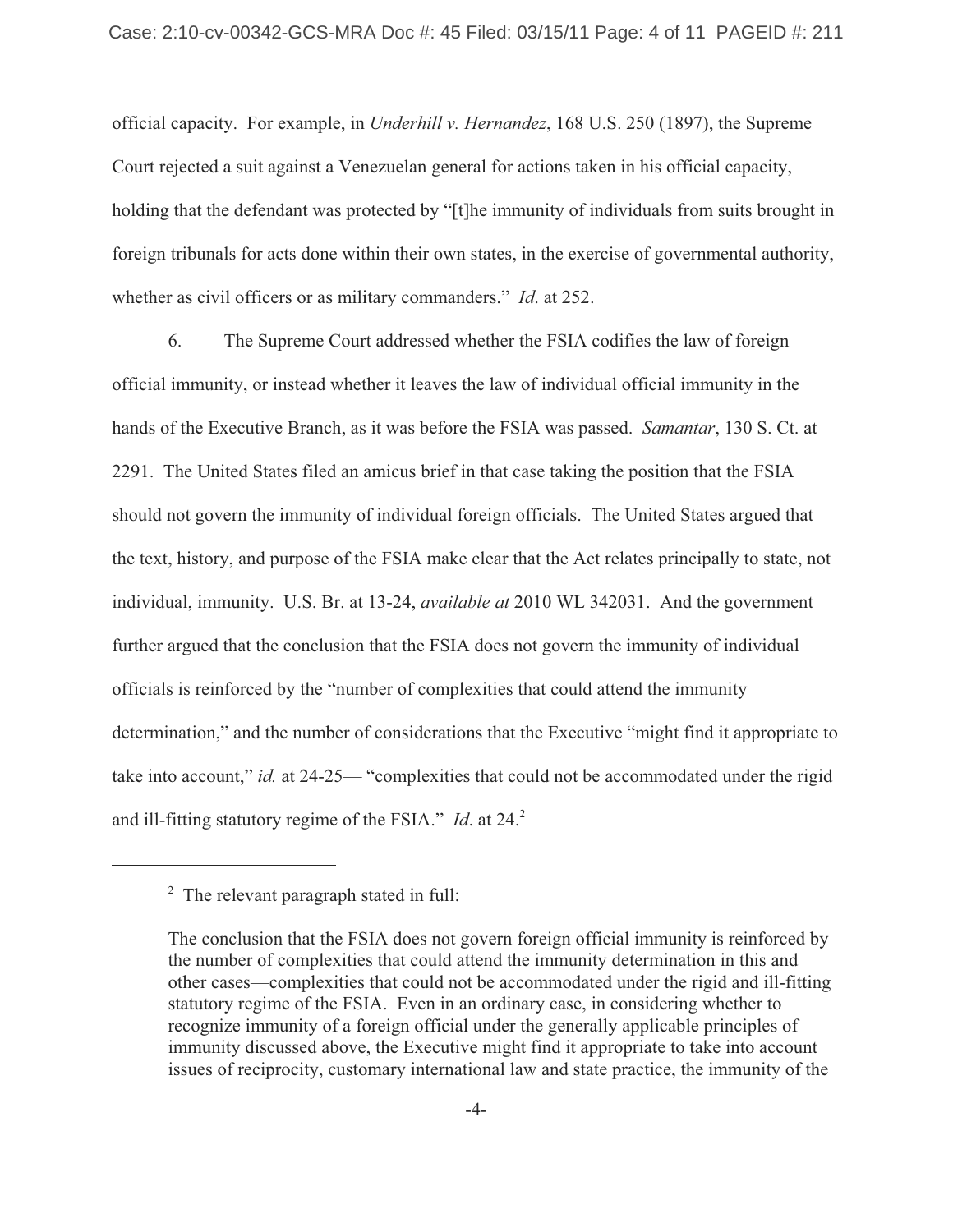7. The Supreme Court ultimately agreed with the government's proffered reading of the FSIA. The Court explained that, "[a]lthough Congress clearly intended to supersede the common-law regime for claims against foreign states, we find nothing in the statute's origin or aims to indicate that Congress similarly wanted to codify the law of foreign official immunity." *Samantar*, 130 S. Ct. at 2291. In so concluding, the Court found "no reason to believe that Congress saw as a problem, or wanted to eliminate, the State Department's role in determinations regarding individual official immunity." *Id.* Thus, the Executive Branch continues to play the primary role in determining the immunity of foreign officials as an aspect of the President's responsibility for the conduct of foreign relations and recognition of foreign governments. Accordingly, courts today must continue to defer to Executive determinations of

state itself, and, when appropriate, domestic precedents. But in this case, the Executive may also find the nature of the acts alleged—and whether they should properly be regarded as actions in an official capacity—to be relevant to the immunity determination. Respondents have not only relied on the ATS to assert a federal common law cause of action, but have also invoked the statutory right of action in the TVPA for damages based on torture and extrajudicial killing. And respondents, some of whom are United States citizens, have brought that action against a former Somali official who now lives in the United States, not Somalia.

U.S. Br. at 24-25. The government also noted the potential relevance of "the foreign state's position on whether the alleged conduct was in an official capacity" and whether "a foreign state [has sought] to waive the immunity of a current or former official, because immunity is accorded to foreign officials not for their personal benefit, but for the benefit of the foreign state." *Id*. at 25-26. The identification of certain considerations that the Executive could or might find it appropriate to take into account served to underscore the range of discretion properly residing in the Executive under the Constitution to make immunity determinations in particular cases. It did not reflect a judgment by the Executive that the considerations mentioned were exhaustive or would necessarily be relevant to any particular immunity determination if, as the United States argued to the Supreme Court, the responsibility for doing so was vested in the Executive and not governed by the FSIA. The present filing reflects the basis for the Executive's immunity determination in this case.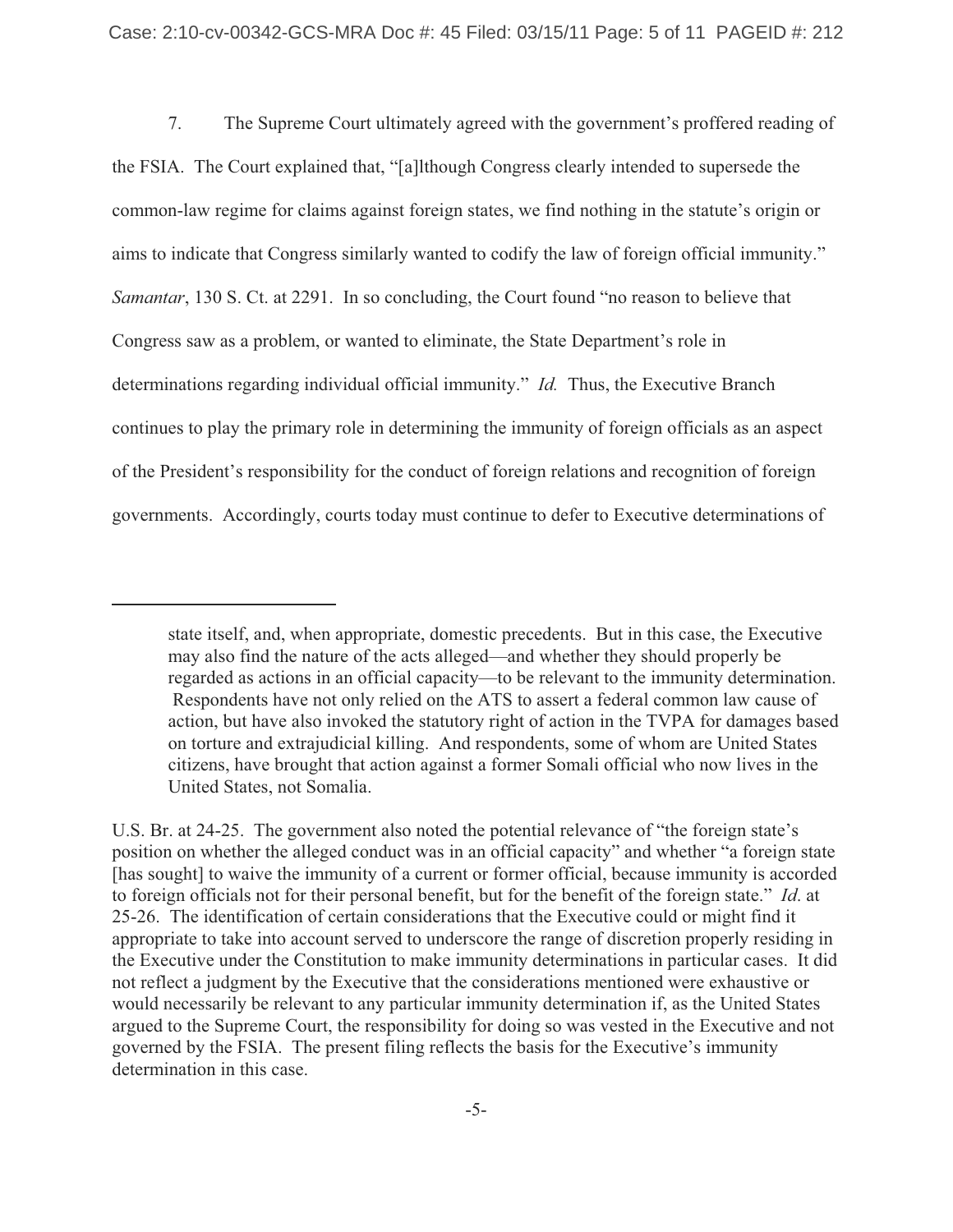foreign official immunity, just as they deferred to determinations of foreign state immunity before the enactment of the FSIA.

8. In *Samantar*, the Supreme Court explained that if the Department of State recognized and accepted the foreign government's request for a suggestion of immunity, "the district court surrendered its jurisdiction." 130 S. Ct. at 2284. The Executive's role traditionally has encompassed acknowledging that certain foreign government officials enjoy immunity because of their particular status as well as acknowledging whether the officials should be immune from suit for the conduct at issue. *See, e.g., Isbrandtsen Tankers, Inc. v. President of India*, 446 F.2d 1198, 1200 (2d Cir. 1971) (deferring to State Department's determination that alleged conduct was "of a public, as opposed to a private/commercial nature"). Taking into account the relevant principles of customary international law, the Department of State has made the attached determination on immunity in this case, and we explain below certain critical factors underlying the Executive's determination here. *See* State Dep't Letter, attached as Ex. 1. Because the Executive Branch is taking an express position in this case, the Court should accept and defer to the determination that Defendant is not immune from suit.<sup>3</sup> *See Samantar*, 130 S. Ct. at 2284; *Isbrandtsen Tankers*, 446 F.2d at 1201 ("[O]nce the State Department has ruled in a matter of this nature, the judiciary will not interfere.").

<sup>&</sup>lt;sup>3</sup> After the Supreme Court's remand in *Samantar*, the United States District Court for the Eastern District of Virginia applied these principles and deferred to the Executive Branch's determination: "The government has determined that the defendant does not have foreign official immunity. Accordingly, defendant's common law sovereign immunity defense is no longer before the Court, which will now proceed to consider the remaining issues in defendant's Motion to Dismiss." *Yousuf, et al. v. Samantar*, Civ. No. 04-1360, Doc. #148 (E.D. Va. Feb. 15, 2011).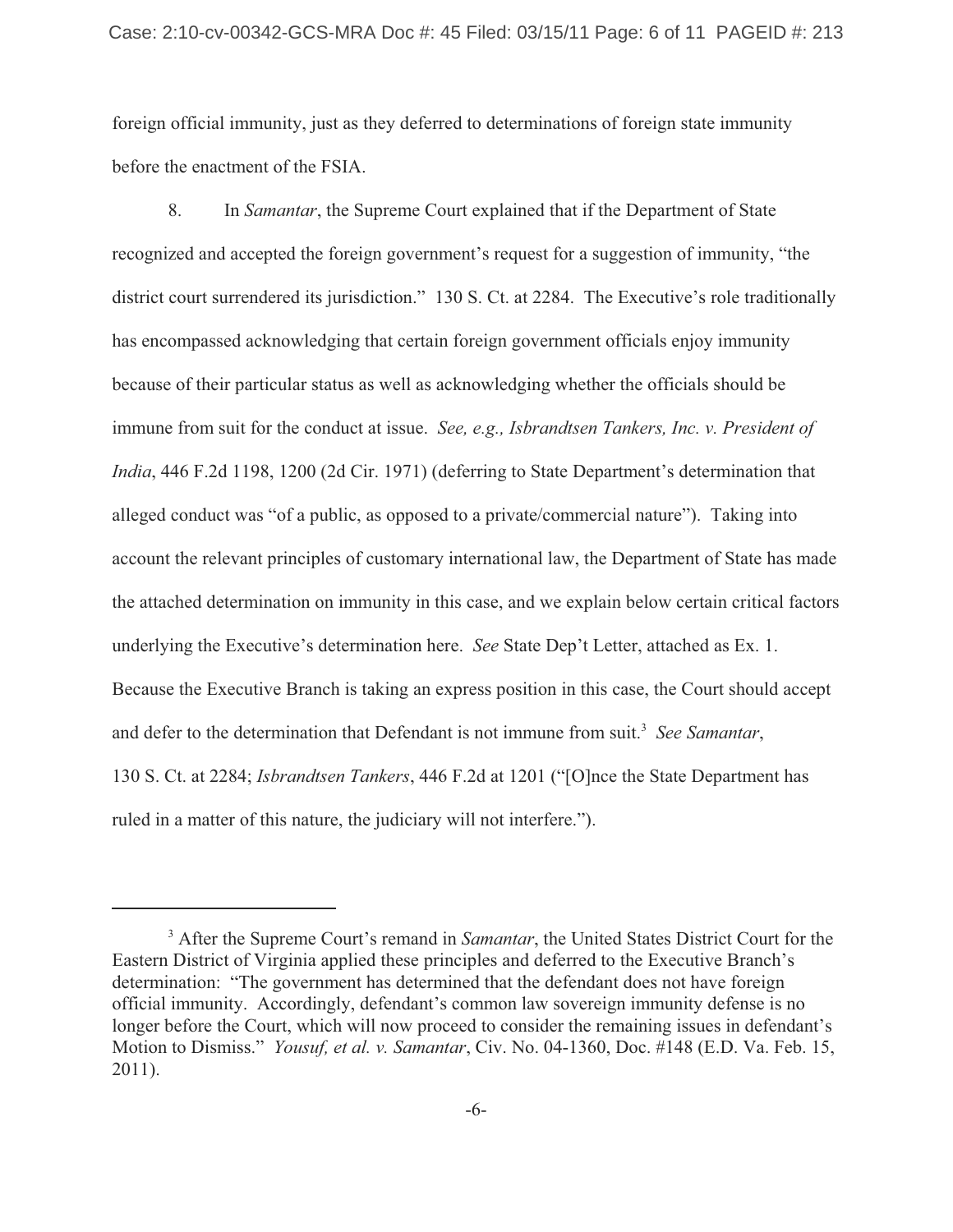#### **Grounds for Determination in this Case**

9. Upon consideration of the facts and circumstances in this case, as well as the applicable principles of customary international law, the Department of State has determined that Defendant enjoys no claim of official immunity from this civil suit. *See* Ex. 1. Particularly significant among the circumstances of this case and critical to the present Statement of Interest are (1) that Magan is a former official of a state with no currently recognized government to request immunity on his behalf, including by expressing a position on whether the acts in question were taken in an official capacity, and (2) the Executive's assessment that it is appropriate in the circumstances here to give effect to the proposition that U.S. residents like Magan who enjoy the protections of U.S. law ordinarily should be subject to the jurisdiction of our courts.

10. The immunity protecting foreign officials for their official acts ultimately belongs to the sovereign rather than the official. *See, e.g., Arrest Warrant of 11 Apr. 2000 (Dem. Rep. Congo v. Belgium*), 2002 I.C.J. 3,  $\parallel$  61 (Feb. 14) (Merits) (a foreign official "will cease to enjoy immunity from foreign jurisdiction if the State which they represent or have represented decides to waive that immunity"). Former officials generally enjoy residual immunity for acts taken in an official capacity while in office. *Id.* Because the immunity is ultimately the state's, a foreign state may waive the immunity of a current or former official, even for acts taken in an official capacity. *See In re Doe*, 860 F.2d 40, 45 (2d Cir. 1988) ("Because it is the state that gives the power to lead and the ensuing trappings of power—including immunity—the state may therefore take back that which it bestowed upon its erstwhile leaders.").

-7-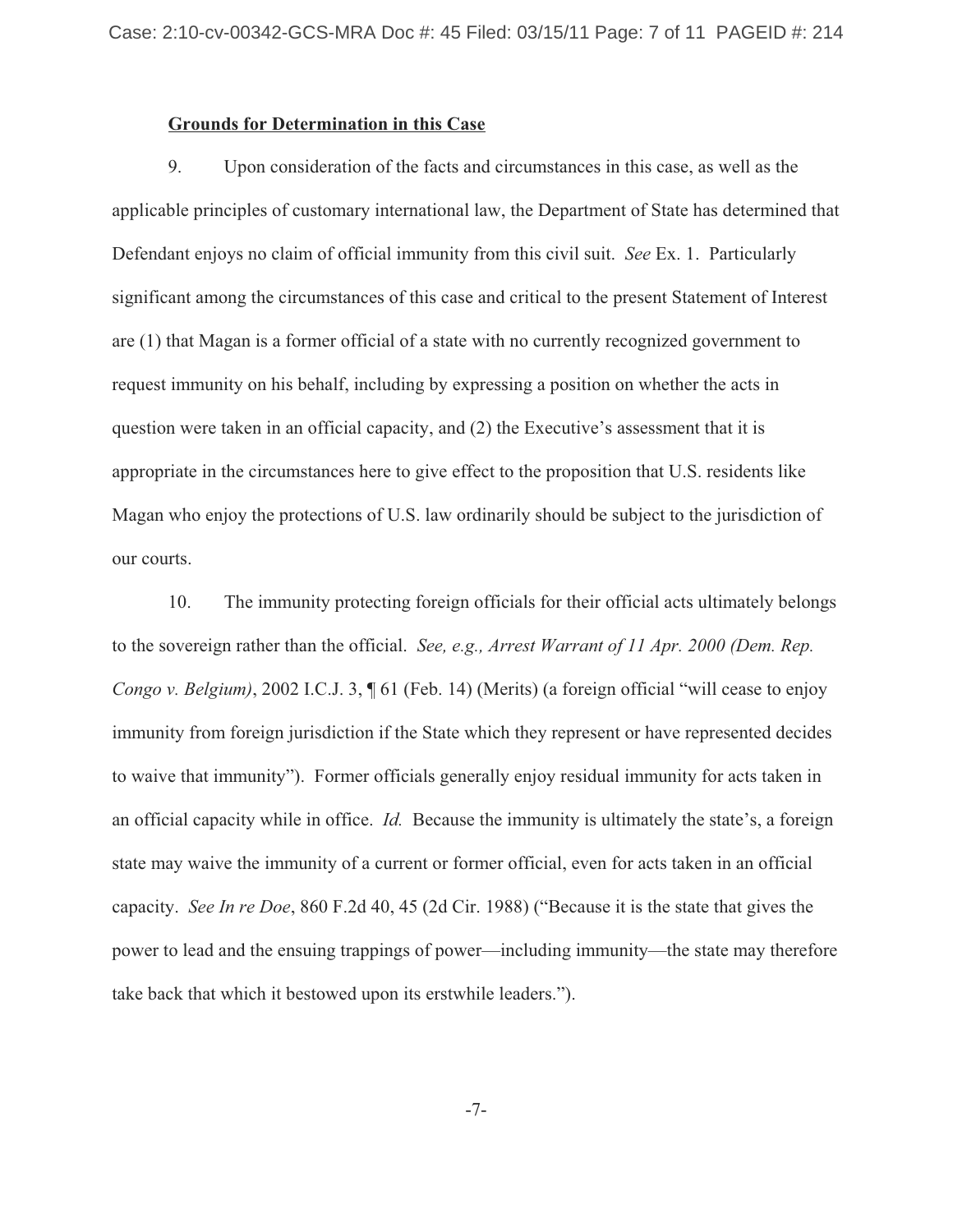11. The typical practice is for a foreign state to request a suggestion of immunity from the Department of State on behalf of its officials. *See Samantar*, 130 S. Ct. at 2284 (citing *Hoffman*, 324 U.S. at 34-36); *Ex parte Peru*, 318 U.S. 578; *Compania Espanola De Navegacion Maritima, S.A. v. The Navemar*, 303 U.S. 68 (1938). Because the immunity belongs to the state, and not the individual, and because only actions by former officials taken in an official capacity are entitled to immunity under customary international law, the Executive Branch takes into account whether the foreign state understood its official to have acted in an official capacity in determining a former official's immunity or non-immunity.

12. This case presents a highly unusual situation because the Executive Branch does not currently recognize any government of Somalia. *See Banco Nacional de Cuba v. Sabbatino*, 376 U.S. 398, 410 (1964) ("Political recognition [of a foreign sovereign] is exclusively a function of the Executive."). As noted, a former official's residual immunity is not a personal right. It is for the benefit of the official's state. In the absence of a recognized government authorized either to assert or waive Defendant's immunity or to opine on whether Defendant's alleged actions were taken in an official capacity, the Department of State has determined that such immunity should not be recognized here. That determination has taken into account the potential impact of such a decision on the foreign relations interests of the United States. *See* Ex. 1. In future cases presenting different circumstances, the Department could determine either that a former official of a state without a recognized government is immune from civil suit for acts taken in an official capacity, or that a former official of a state with a recognized government is not immune from civil suit for acts that were not taken in an official capacity.

-8-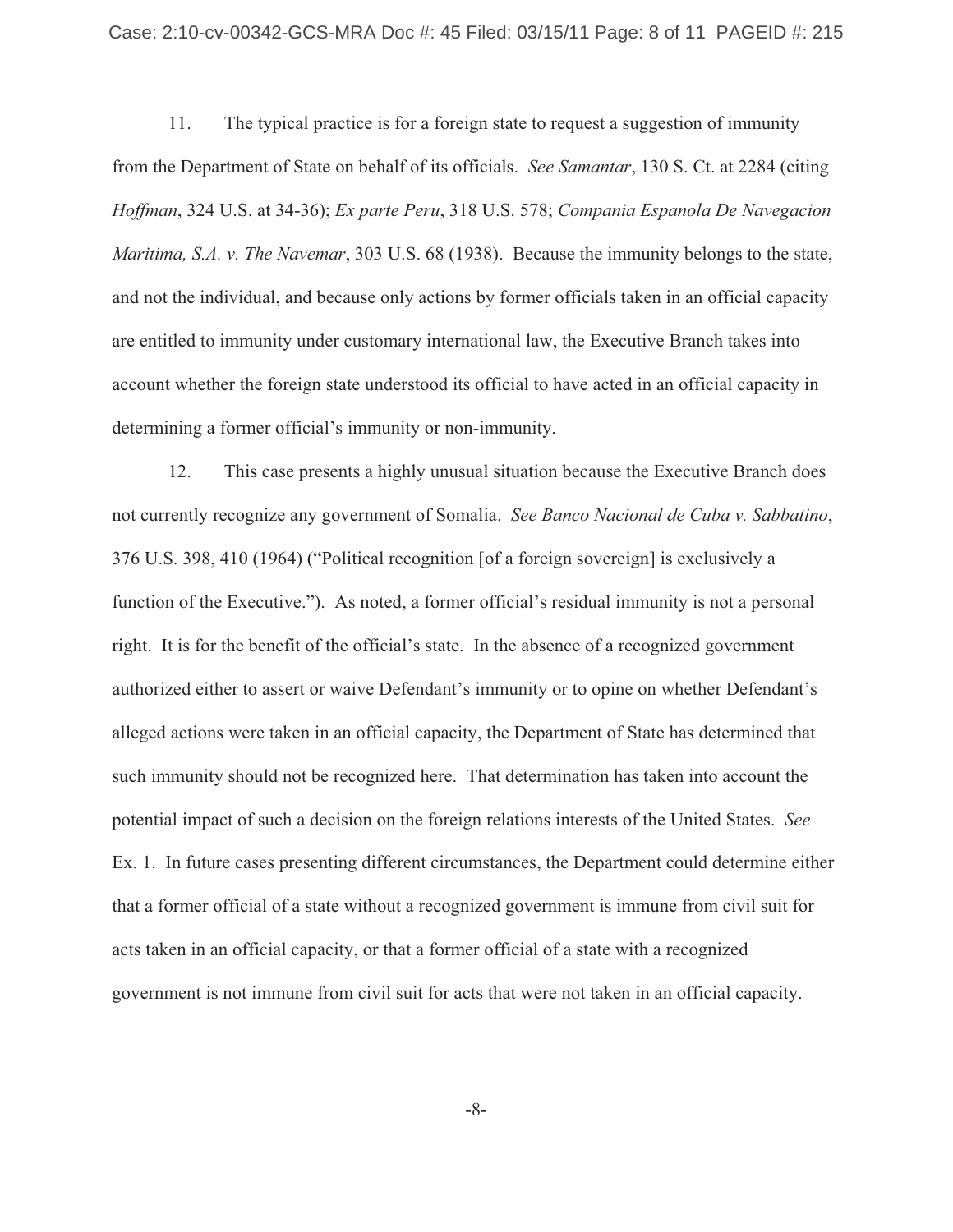13. The Executive's conclusion that Defendant is not immune is further supported by Defendant's statement that he has been a resident of the United States since May 2000. *See* Def.'s Mot. to Dismiss, Doc. #18, at 3 (June 11, 2010). A foreign official's immunity is for the protection of the foreign state. Thus, a former foreign official's decision to permanently reside in the United States is not, in itself, determinative of the former official's immunity from suit for acts taken while in office. Basic principles of sovereignty, nonetheless, provide that a state generally has a right to exercise jurisdiction over its residents. *See, e.g., Schooner Exchange*, 11 U.S. at 136. In the absence of a recognized government that could properly ask the Executive Branch to suggest the immunity of its former official, the Executive has determined in this case that the interest in permitting U.S. courts to adjudicate claims against U.S. residents warrants a denial of immunity.

## **Conclusion**

For the foregoing reasons, the United States has determined that Defendant Magan is not entitled to official immunity in the circumstances of this case.

Dated: March 15, 2011 Respectfully submitted,

 TONY WEST Assistant Attorney General

CARTER M. STEWART United States Attorney

VINCENT M. GARVEY Deputy Branch Director

 /s/ Eric J. Beane ERIC J. BEANE Trial Attorney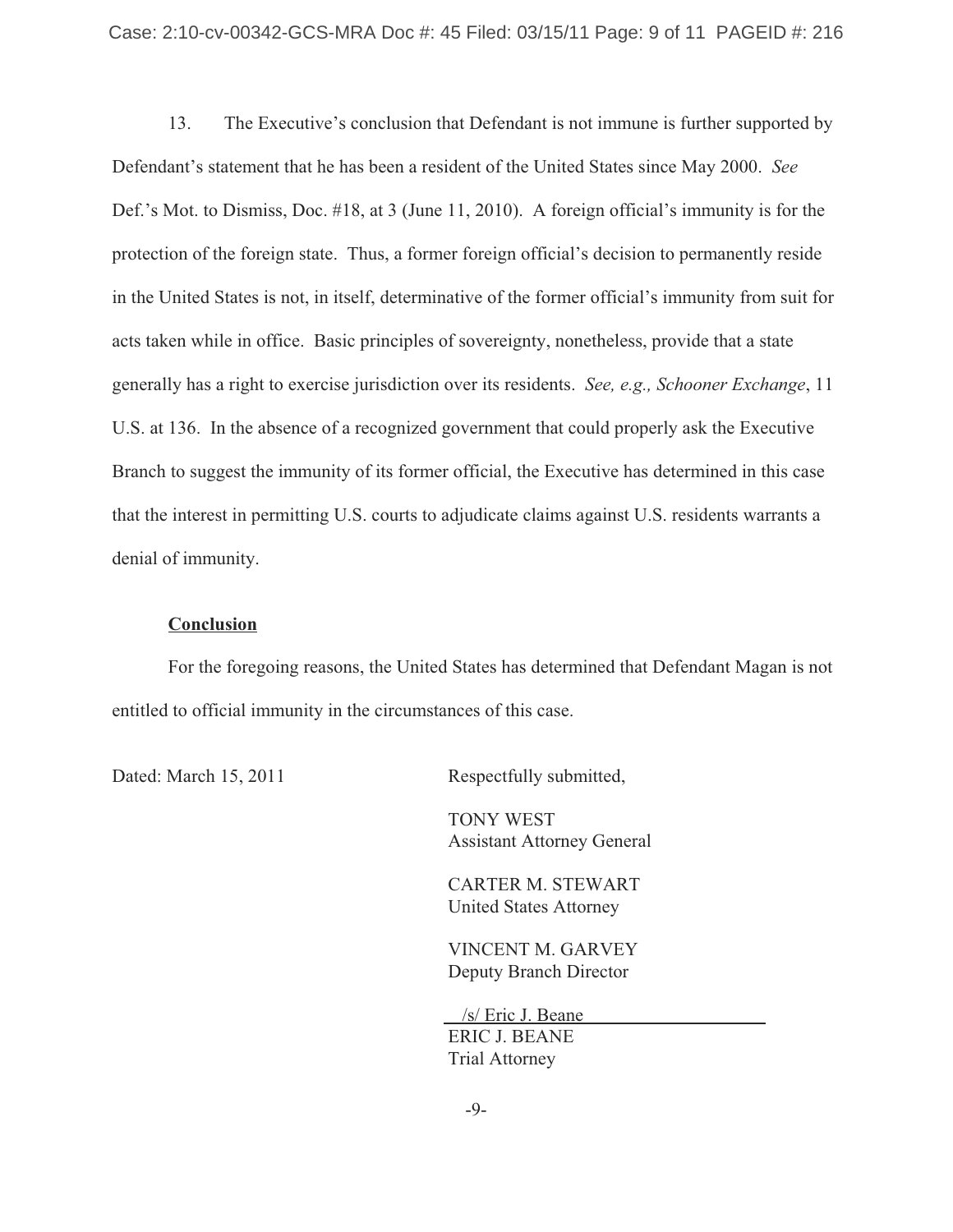U.S. Department of Justice Civil Division, Federal Programs Branch 20 Massachusetts Ave., N.W., Room 7124 Washington, D.C. 20001 Telephone: (202) 616-2035 Fax: (202) 616-8470 Eric.Beane@usdoj.gov

*Counsel for the United States*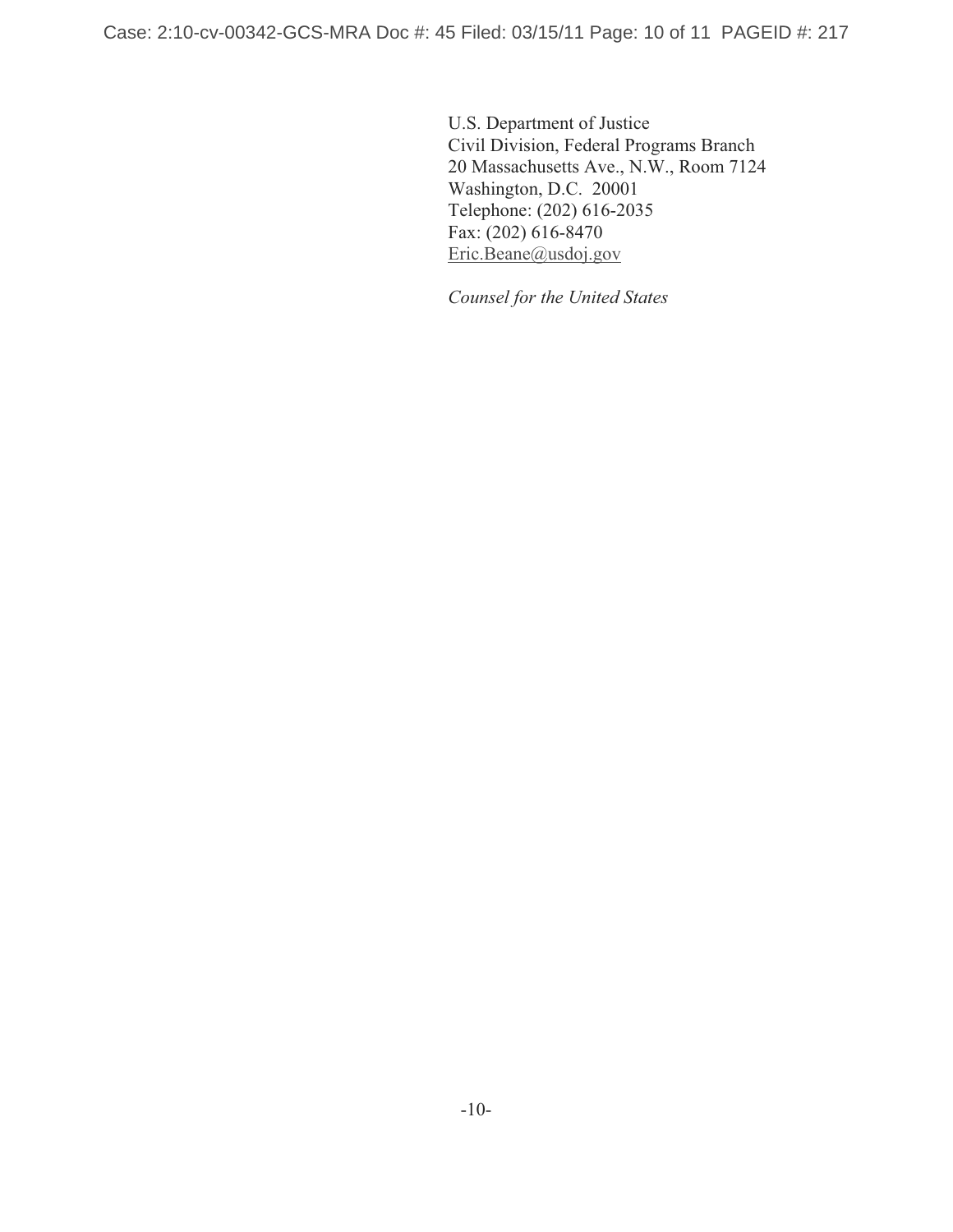Case: 2:10-cv-00342-GCS-MRA Doc #: 45 Filed: 03/15/11 Page: 11 of 11 PAGEID #: 218

# **CERTIFICATE OF SERVICE**

I hereby certify that on March 15, 2011, the foregoing Statement of Interest was filed using the Court's CM/ECF system, which will notify all counsel of record in this matter.

/s/ Eric J. Beane

Eric J. Beane Trial Attorney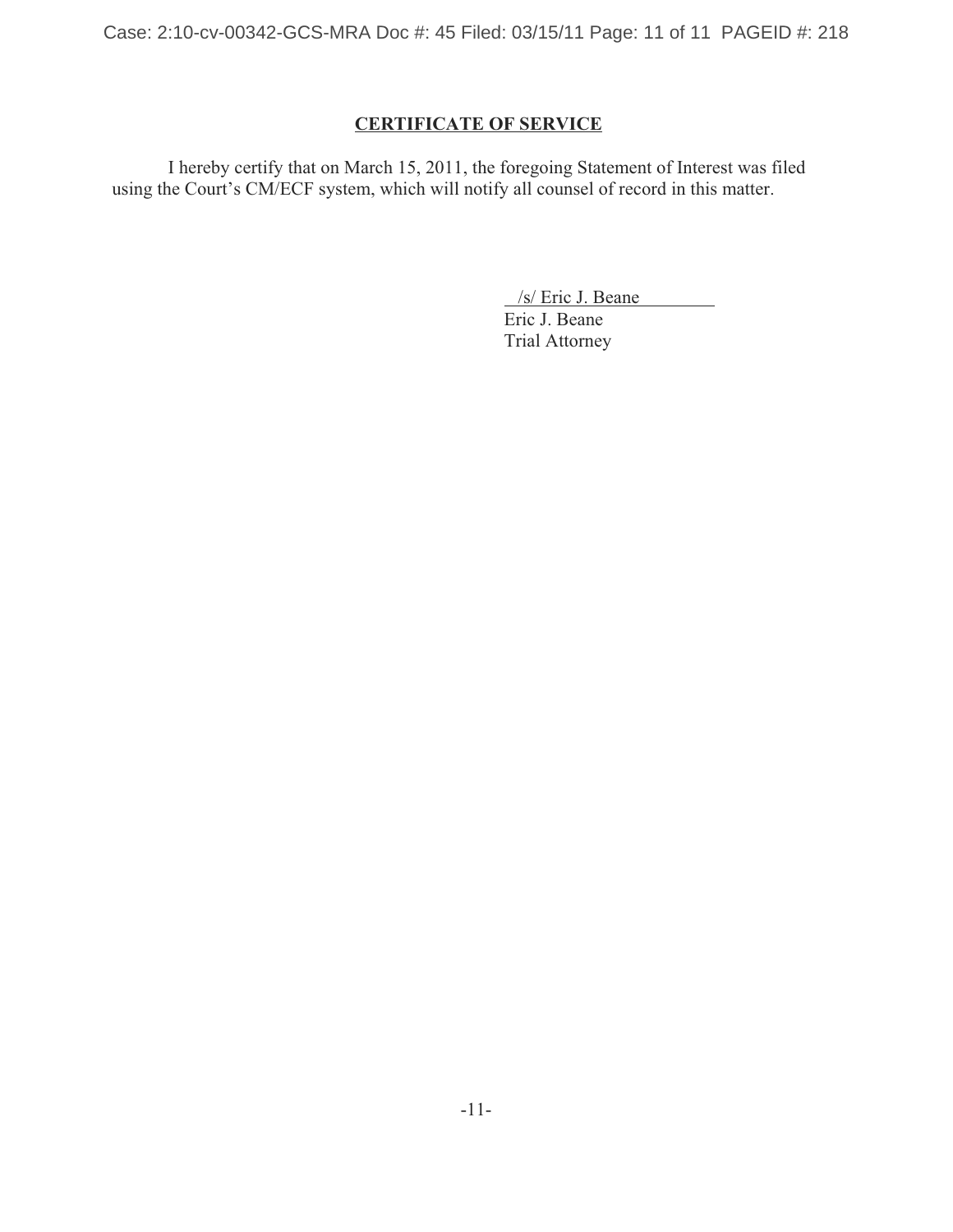THE LEGAL ADVISER DEPARTMENT OF STATE WASHINGTON

March 15, 2011

The Honorable Tony West, Esq. Assistant Attorney General Civil Division United States Department of Justice 950 Pennsylvania Ave. N.W. Washington D.C. 20530

Re: Ahmed v. Magan, Case No. 2:10-cv-342 (S.D. Ohio)

Dear Assistant Attorney General West:

I write to request that the Department of Justice convey to the United States District Court for the Southern District of Ohio in the above-referenced case the determination of the Department of State that Defendant Abdi Aden Magan does not enjoy immunity from the jurisdiction of U.S. courts with respect to this action. The Court invited the views of the Department on this matter and the U.S. Government indicated they would be provided by March 15, 2011.

The Department of State has reviewed this matter carefully and has concluded that Defendant Abdi Aden Magan is not immune from the Court's jurisdiction in the circumstances of this case. Defendant Magan, a U.S. resident, is being sued by a U.K. citizen in the United States District Court for the Southern District of Ohio under the Torture Victim Protection Act (TVPA) and the Alien Tort Claims Act (ATCA) for alleged responsibility for torture, arbitrary detention, and cruel, inhuman or degrading treatment. Among other things, Plaintiff alleges that Defendant Magan directly ordered his torture. Magan is a former official of a state with no current government formally recognized by the United States, who generally would enjoy only residual immunity, unless waived, and even then only for actions taken in an official capacity.

Defendant Magan served as a Colonel in the National Security Service of Somalia (NSS) and as Chief of the NSS Department of Investigations - National Level for the now-defunct Somali government of Mohamed Siad Barre from approximately 1988-1990. In January 1991, armed opposition factions drove the Barre regime from power, resulting in the complete collapse of Somalia's central government. Thereafter. Magan fled Somalia, and has been living in Ohio since 2000. Following the collapse of the Barre regime, reconciliation conferences among warring Somali factions have resulted in the creation of a transitional Somali government, the Transitional Federal Government (TFG). Although the United States recognized the Barre regime, since the fall of that government, the United States has not recognized any entity as the government of Somalia. The United States continues to recognize the State of Somalia, and supports the efforts of the TFG to establish a viable central government, but does not recognize